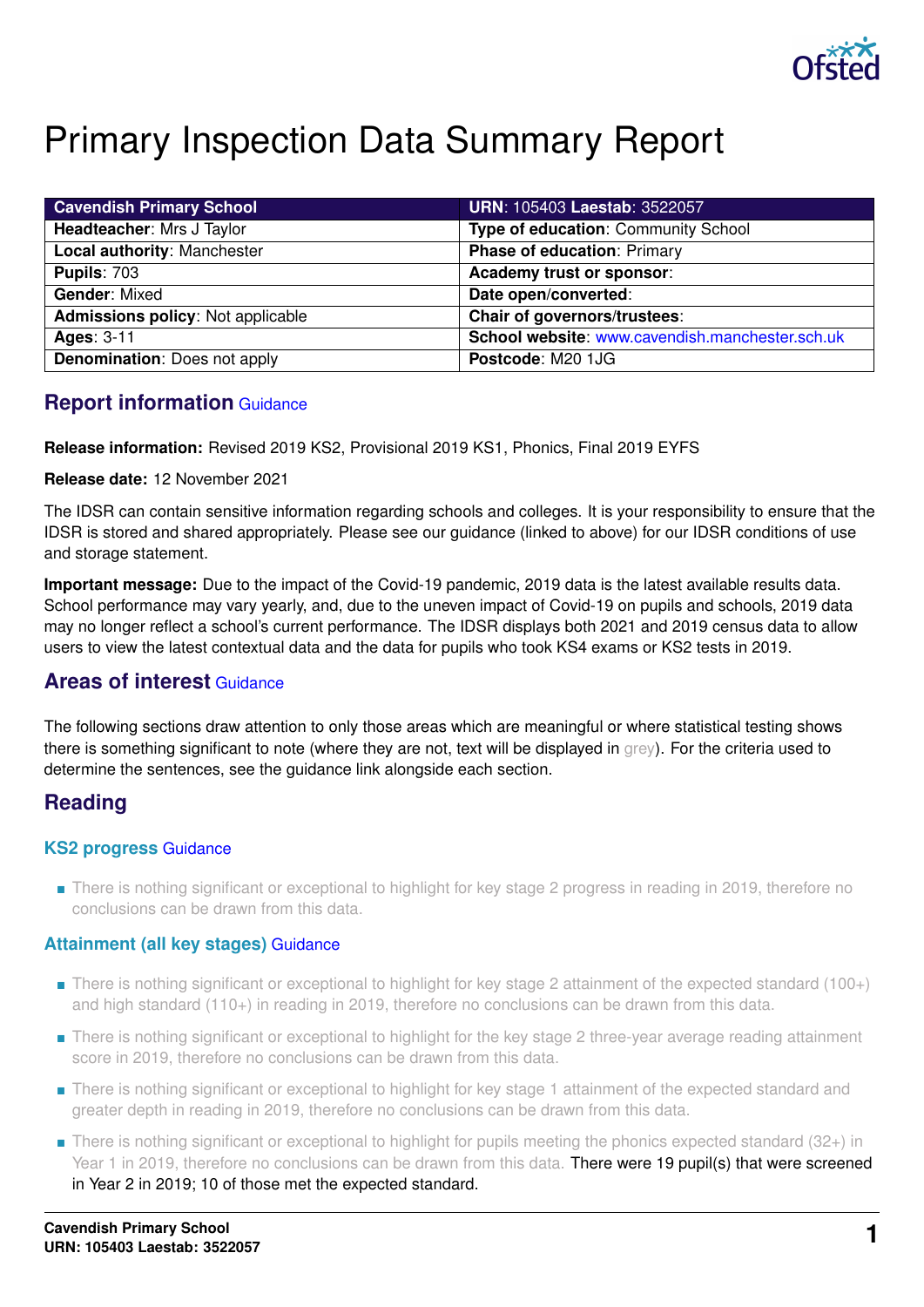

■ Early years foundation stage attainment of the expected standard in the reading early learning goal (64%) was significantly **below** national and in the **lowest** 20% of all schools in 2019.

# **Writing**

#### **KS2 progress** [Guidance](https://www.gov.uk/guidance/school-inspection-data-summary-report-idsr-guide#primary-progress-reading-writing-and-mathematics)

■ There is nothing significant or exceptional to highlight for key stage 2 progress in writing in 2019, therefore no conclusions can be drawn from this data.

#### **Attainment (all key stages)** [Guidance](https://www.gov.uk/guidance/school-inspection-data-summary-report-idsr-guide#primary-attainment-reading-writing-and-mathematics)

- There is nothing significant or exceptional to highlight for key stage 2 attainment of the expected standard (100+) and greater depth in writing in 2019, therefore no conclusions can be drawn from this data.
- There is nothing significant or exceptional to highlight for key stage 1 attainment of the expected standard and greater depth in writing in 2019, therefore no conclusions can be drawn from this data.
- Early years foundation stage attainment of the expected standard in the writing early learning goal (63%) was significantly **below** national and in the **lowest** 20% of all schools in 2019.

## **Mathematics**

#### **KS2 progress** [Guidance](https://www.gov.uk/guidance/school-inspection-data-summary-report-idsr-guide#primary-progress-reading-writing-and-mathematics)

■ There is nothing significant or exceptional to highlight for key stage 2 progress in mathematics in 2019, therefore no conclusions can be drawn from this data.

#### **Attainment (all key stages)** [Guidance](https://www.gov.uk/guidance/school-inspection-data-summary-report-idsr-guide#primary-attainment-reading-writing-and-mathematics)

- There is nothing significant or exceptional to highlight for key stage 2 attainment of the expected standard (100+) in mathematics in 2019, therefore no conclusions can be drawn from this data. Key stage 2 attainment of the high standard (110+) in mathematics (38%) was significantly **above** national and in the **highest** 20% of all schools in 2019. Of the 60 pupils, 6 did not meet the expected standard, with an average scaled score of 96.
- There is nothing significant or exceptional to highlight for the key stage 2 three-year average mathematics attainment score in 2019, therefore no conclusions can be drawn from this data.
- There is nothing significant or exceptional to highlight for key stage 1 attainment of the expected standard and greater depth in mathematics in 2019, therefore no conclusions can be drawn from this data.
- There is nothing significant or exceptional to highlight for the early years foundation stage attainment of the expected standard mathematics early learning goals in 2019, therefore no conclusions can be drawn from this data.

#### **Other attainment measures [Guidance](https://www.gov.uk/guidance/school-inspection-data-summary-report-idsr-guide#primary-other-measures)**

- There is nothing significant or exceptional to highlight for reading, writing and mathematics achieving the key stage 2 expected standard and high standard in 2019, therefore no conclusions can be drawn from this data.
- There is nothing significant or exceptional to highlight for the key stage 2 English grammar, punctuation and spelling test achievement of the expected standard (100+) in 2019, therefore no conclusions can be drawn from this data. Key stage 2 attainment of the high standard (110+) in the English grammar, punctuation and spelling test (57%) was significantly **above** national and in the **highest** 20% of all schools in 2019.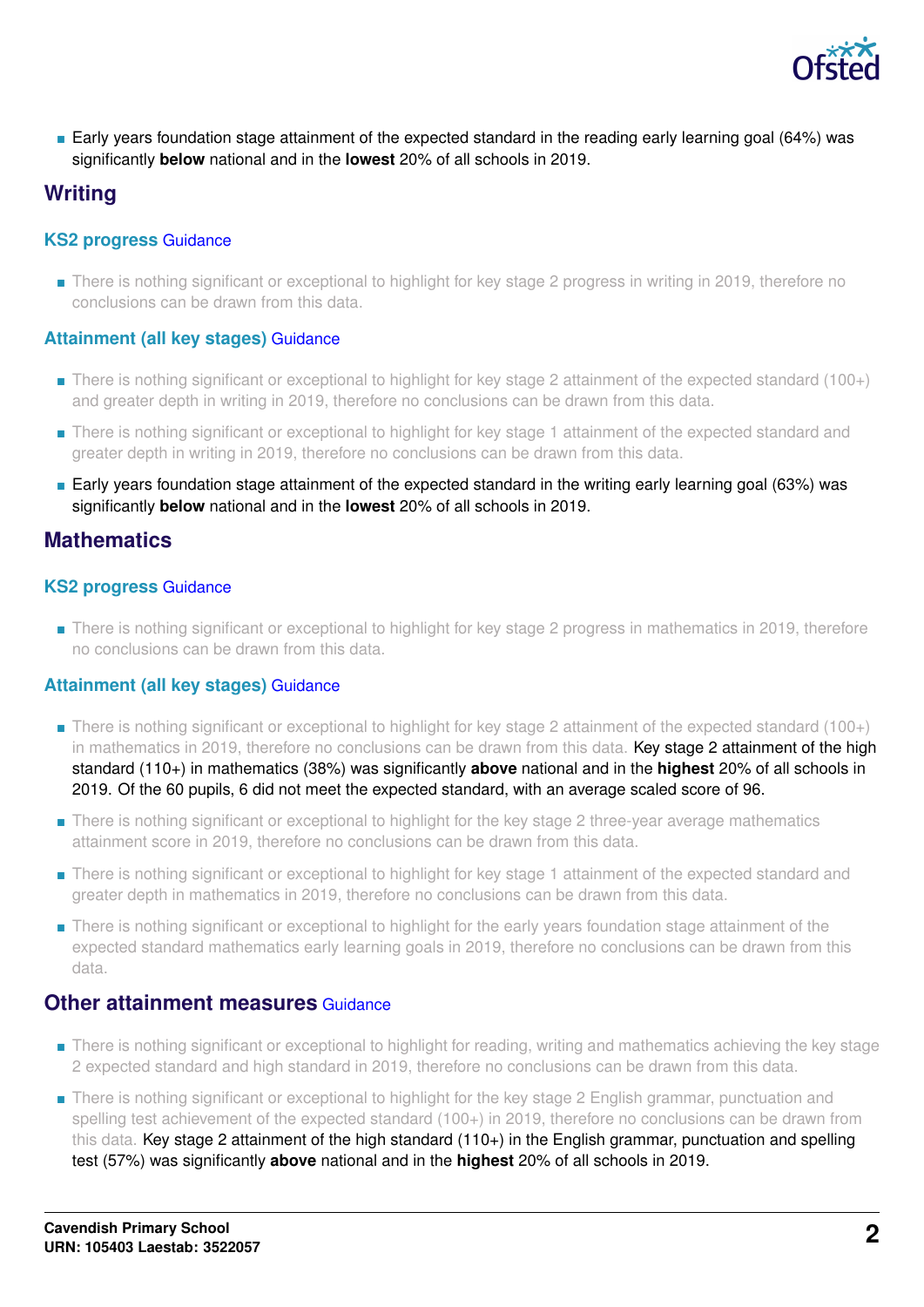

- Key stage 2 attainment of the expected standard in science (95%) was significantly **above** national and in the **highest** 20% of all schools in 2019.
- The percentage achieving a good level of development in the early years foundation stage (62%) was significantly **below** national and in the **lowest** 20% of all schools in 2019.

# **Absence (whole school)**

#### **Autumn 2020 absence** [Guidance](https://www.gov.uk/guidance/school-inspection-data-summary-report-idsr-guide#autumnabsence)

This data relates to absences during the coronavirus (COVID-19) pandemic and should not be compared directly to previous years. There were 5,029 sessions missed by pupils not attending in circumstances related to coronavirus (COVID-19) - these did not count as absence within the data.

- There is nothing significant or exceptional to highlight for overall absence in autumn 2020 when compared with all schools or schools with a similar level of deprivation, therefore no conclusions can be drawn from this data.
- There is nothing significant or exceptional to highlight for persistent absence in autumn 2020 when compared with all schools or schools with a similar level of deprivation, therefore no conclusions can be drawn from this data.

#### **Absence for 2018/19 and earlier** [Guidance](https://www.gov.uk/guidance/school-inspection-data-summary-report-idsr-guide#absence)

- There is nothing significant or exceptional to highlight for overall absence in 2019, therefore no conclusions can be drawn from this data.
- There is nothing significant or exceptional to highlight for persistent absence in 2019, therefore no conclusions can be drawn from this data.
- The rates of overall absence (3.4%) and persistent absence (5.4%) in 2018/19 were in the **lowest** 20% of schools with a similar level of deprivation.

## **Exclusions (whole school)** [Guidance](https://www.gov.uk/guidance/school-inspection-data-summary-report-idsr-guide#exclusions)

- There is nothing significant or exceptional to highlight for total suspensions in 2019/20, therefore no conclusions can be drawn from this data.
- There is nothing significant or exceptional to highlight for repeat suspensions in 2019/20, therefore no conclusions can be drawn from this data.
- There were no suspensions in 2019/20.
- There were no permanent exclusions in 2019/20. The national average for this year was close to zero. There were no permanent exclusions in the previous two years either.

## **Pupil groups** [Guidance](https://www.gov.uk/guidance/school-inspection-data-summary-report-idsr-guide#pupil-groups)

Sentences related to the performance of pupil groups will only appear for the pupil groups disadvantaged and low/middle/high prior attainers. Absence sentences are generated for FSM, SEND and EAL. They will be displayed where the group differs to that of the whole school. Exclusions, phonics and EYFS pupil groups will not appear in this section.

■ For middle prior attainers, key stage 2 progress in writing (-2.9) was significantly **below** national and in the **lowest** 20% of all schools in 2019, as well as in 2018 and 2017. Key stage 2 attainment of the expected standard (100+) in writing (57%) was significantly **below** national in 2019.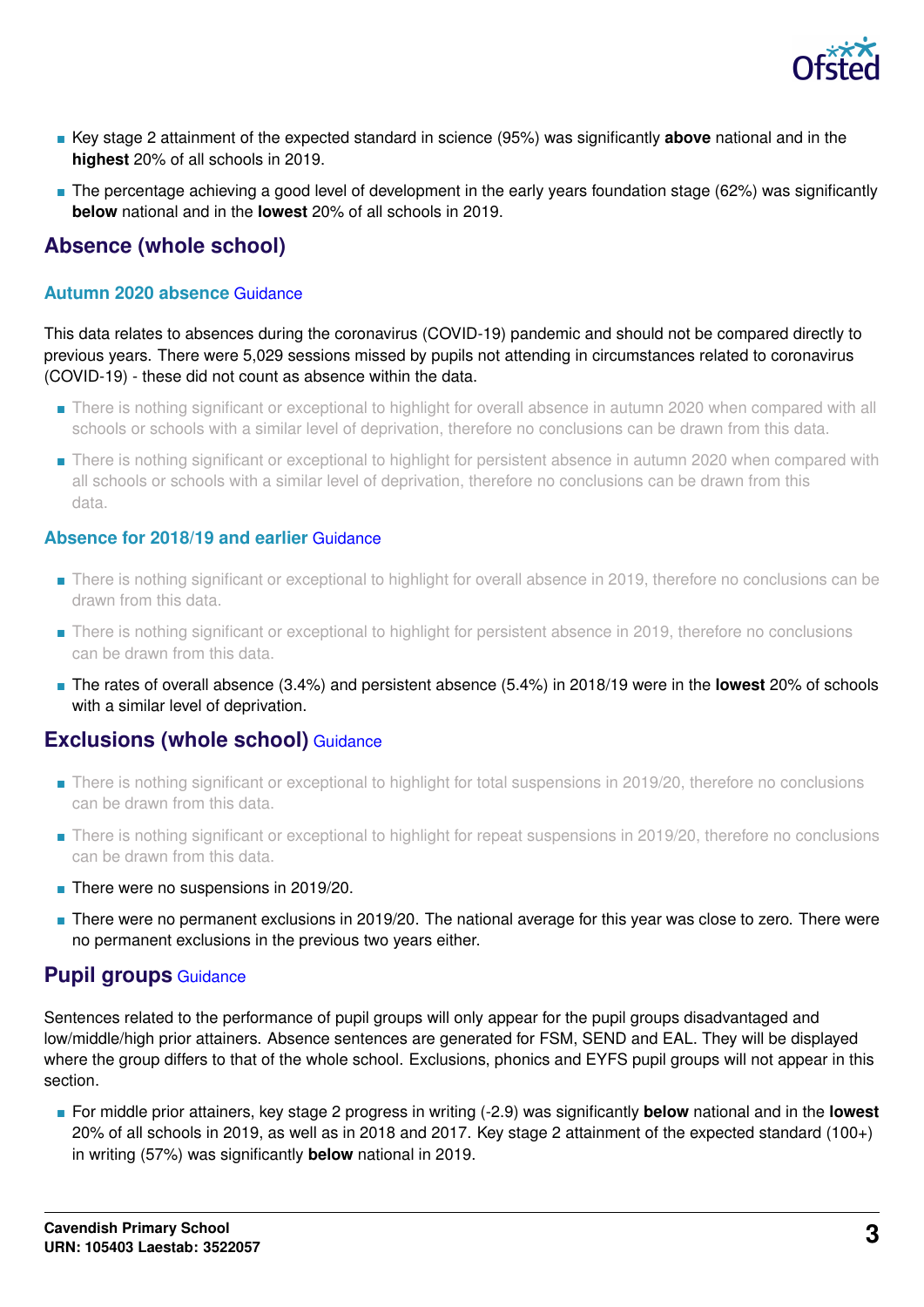

- For disadvantaged pupils, Key stage 1 attainment of the expected standard in writing (47%) was significantly **below** national in 2019.
- Overall absence for pupils with special educational needs (3.8%) was in the **lowest** 20% of all schools in 2018/19.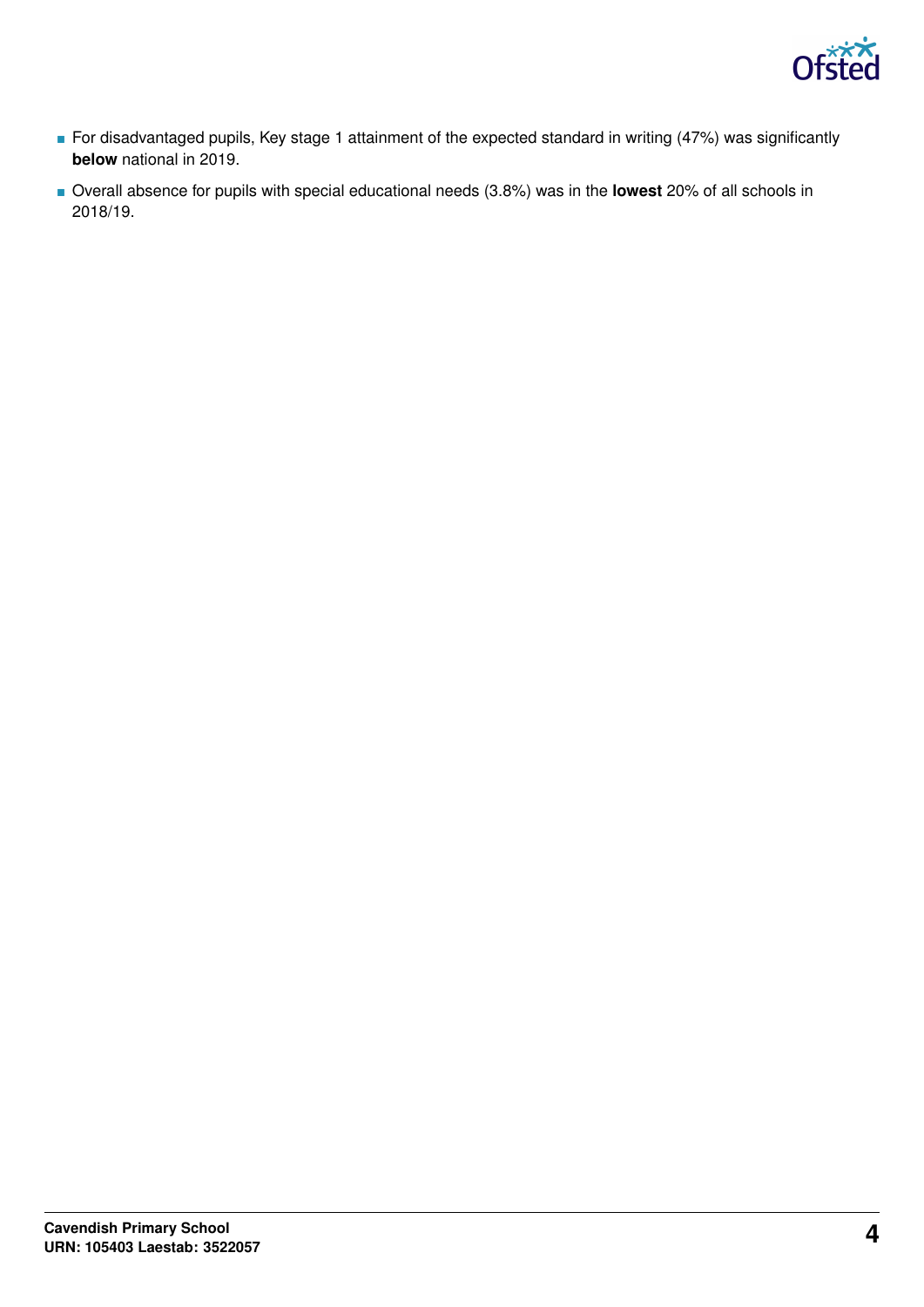

# **School and local context**

#### **School level** [Guidance](https://www.gov.uk/guidance/school-inspection-data-summary-report-idsr-guide#school-level)

|           |     |      |      |      | Low | Quintile       | High |
|-----------|-----|------|------|------|-----|----------------|------|
|           |     | 2019 | 2020 | 2021 |     | Q5 Q4 Q3 Q2 Q1 |      |
| Number    | Sch | 676  | 699  | 703  |     |                |      |
| on roll   | Nat | 282  | 281  | 278  |     |                |      |
| % FSM6    | Sch | 25   | 27   | 28   |     |                |      |
| pupils    | Nat | 23   | 23   | 25   |     |                |      |
| % SEND    | Sch | 11.7 | 10.9 | 10.0 |     |                |      |
| support   | Nat | 12.6 | 12.8 | 12.6 |     |                |      |
| % SEND    | Sch | 1.2  | 1.7  | 3.3  |     |                |      |
| EHC plan  | Nat | 1.6  | 1.8  | 2.1  |     |                |      |
| % of EAL  | Sch | 33   | 31   | 30   |     |                |      |
|           | Nat | 21   | 21   | 21   |     |                |      |
| $\%$      | Sch | 87   | 79   | 80   |     |                |      |
| Stability | Nat | 86   | 81   | 82   |     |                |      |

#### **MAT/LA level information** [Guidance](https://www.gov.uk/guidance/school-inspection-data-summary-report-idsr-guide#multi-academy)

As at October 2021:

- this school is maintained by Manchester local authority which maintains 92 primary schools, 5 secondary schools, 9 special schools, 2 pupil referral units and 2 nursery schools.
- the latest overall effectiveness grade for this school is good. As at 1 Oct 2021, the LA grade profile was:
	- outstanding 23
	- good 80
	- requires improvement 7
	- $-$  inadequate  $-0$
	- not yet inspected 0

#### **School workforce** [Guidance](https://www.gov.uk/guidance/school-inspection-data-summary-report-idsr-guide#school-workforce)

- At the time of the November 2020 census, there were no full-time vacant teacher posts in the school.
- There is nothing significant or exceptional to highlight for staff turnover in 2018/19.

#### **Ethnicity** [Guidance](https://www.gov.uk/guidance/school-inspection-data-summary-report-idsr-guide#ethnicity)

- This school has 15 out of 17 possible ethnic groups. The top 5 representing 5% or more are:
	- 47%: White British
	- 10%: Any other ethnic group
	- 9%: Asian or Asian British Pakistani
	- 6%: Mixed Any other mixed background
	- 6%: White Any other White background

#### **Local area** [Guidance](https://www.gov.uk/guidance/school-inspection-data-summary-report-idsr-guide#local-area)

- The school location deprivation indicator was in quintile 1 (least deprived) of all schools.
- The pupil base is in quintile 4 (more deprived) of all schools in terms of deprivation.

#### **Finance** [Guidance](https://www.gov.uk/guidance/school-inspection-data-summary-report-idsr-guide#finance)

- In 2019/20, the school had a revenue reserve of £114,788.
- In 2019/20, this school had a negative in-year balance (£-60,767), the second year in a row in which expenditure has exceeded income.
- In 2019/20, this school had a per pupil spend of £5,497, a decrease of £4 per pupil from the previous year.
- In 2019/20, this school received £3,318,760 in grant funding, £1,966,003 more than the national average.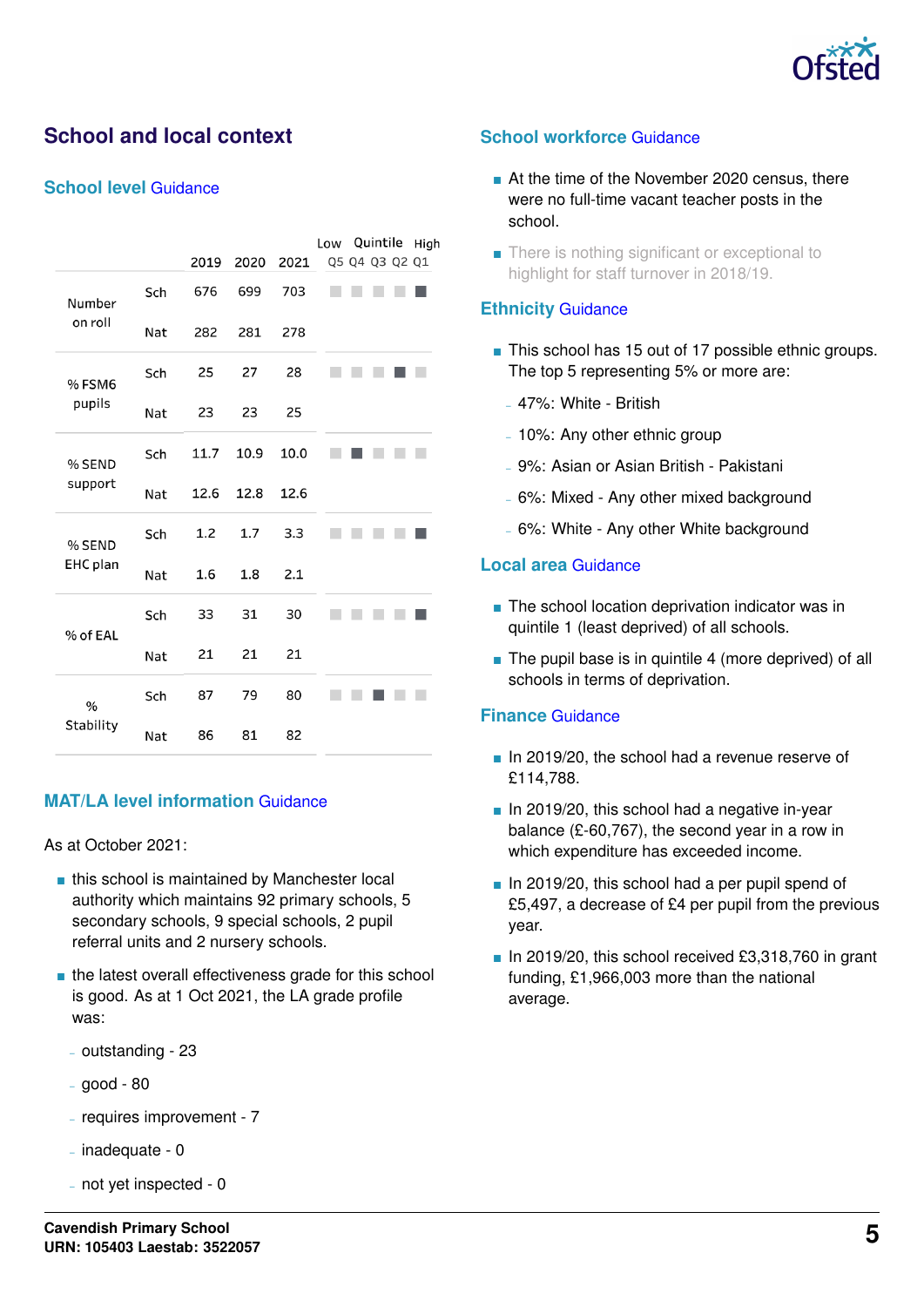

# **Year group context 2019 (Primary)**

#### **Characteristics** [Guidance](https://www.gov.uk/guidance/school-inspection-data-summary-report-idsr-guide#characteristics)

Year group markedly above average of others



Year group markedly below average of others

|    | Number  | Low prior | Mid prior | High prior |      | <b>FSM</b> |       | EAL |
|----|---------|-----------|-----------|------------|------|------------|-------|-----|
|    | on Roll | R/W/M     | R/W/M     | R/W/M      | %FSM | Nat        | % EAL | Nat |
| Y1 | 90      | ΝA        | ΝA        | <b>NA</b>  | 24   | 18         | 37    | 21  |
| Y2 | 88      | ΝA        | ΝA        | ΝA         | 17   | 20         | 25    | 21  |
| Y3 | 89      | 17/24/15  | 37/42/42  | 32/20/29   | 27   | 24         | 37    | 21  |
| Y4 | 89      | 22/24/17  | 39/41/51  | 23/19/16   | 20   | 26         | 29    | 21  |
| Y5 | 85      | 25/29/17  | 30/34/39  | 18/10/17   | 41   | 29         | 40    | 22  |
| Y6 | 61      | 4/6/1     | 29/35/38  | 25/17/19   | 23   | 30         | 28    | 21  |

## **Prior attainment** [Guidance](https://www.gov.uk/guidance/school-inspection-data-summary-report-idsr-guide#prior-attainment)

| Well above national | Small cohort<br>Well below national<br>In line with national<br>$\mathsf{X}$<br>$\blacksquare$ |        |        |        |                          |        |  |  |  |  |  |  |
|---------------------|------------------------------------------------------------------------------------------------|--------|--------|--------|--------------------------|--------|--|--|--|--|--|--|
|                     | Year 1                                                                                         | Year 2 | Year 3 | Year 4 | Year 5                   | Year 6 |  |  |  |  |  |  |
| Reading             | $\sim$                                                                                         | $\sim$ | $\sim$ | $\sim$ | <b>Below</b>             | $\sim$ |  |  |  |  |  |  |
| Writing             |                                                                                                |        | $\sim$ | $\sim$ | $\overline{\phantom{a}}$ | ۰.     |  |  |  |  |  |  |
| <b>Mathematics</b>  |                                                                                                |        | $\sim$ | $\sim$ | $\sim$                   | $\sim$ |  |  |  |  |  |  |

#### **SEND characteristics** [Guidance](https://www.gov.uk/guidance/school-inspection-data-summary-report-idsr-guide#send)

Type of resourced provision:

Number of pupils with SEND who are also disadvantaged: 28

| <b>SEND primary need</b>                 |              | <b>SEND Support (69)</b> |              |              |    |                |  | <b>EHC Plan (6)</b> |          |              |          |              |             |
|------------------------------------------|--------------|--------------------------|--------------|--------------|----|----------------|--|---------------------|----------|--------------|----------|--------------|-------------|
|                                          |              | Y2                       | Y3           | Υ4           | Y5 | Y6             |  | Y1                  | Υ2       | Y3           | Y4       | Y5           | Y6          |
| <b>Specific Learning Difficulty</b>      | 0            | 0                        | 1            | 2            | 1  | 3              |  | 0                   | $\Omega$ | 0            | 0        | 0            | 1           |
| Moderate Learning Difficulty             | $\mathbf{1}$ | 0                        | 1            | 3            | 4  | $\mathbf{1}$   |  | $\mathbf 0$         | $\Omega$ | $\mathbf 0$  | $\Omega$ | 0            | 0           |
| Severe Learning Difficulty               | 0            | 0                        | $\Omega$     | $\Omega$     | 0  | $\Omega$       |  | $\Omega$            | $\Omega$ | $\Omega$     | $\Omega$ | $\mathbf 0$  | $\mathbf 0$ |
| Profound & Multiple Learning Difficulty  | 0            | 0                        | $\mathbf 0$  | $\mathbf{0}$ | 0  | $\mathbf 0$    |  | $\mathbf 0$         | $\Omega$ | 0            | 0        | 0            | 0           |
| Social, Emotional and Mental Health      | 1            | 0                        | 1            | $\mathbf{1}$ | 3  | 0              |  | 0                   | $\Omega$ | $\Omega$     | $\Omega$ | $\mathbf{0}$ | 0           |
| Speech, Language and Communication Needs | 5            | 8                        | 4            | 5            | 3  | 3              |  | 2                   | 1        | $\mathbf{0}$ | $\Omega$ | $\mathbf{0}$ | 1           |
| <b>Hearing Impairment</b>                | 0            | 0                        | $\mathbf{0}$ | $\Omega$     | 0  | $\mathbf{0}$   |  | $\Omega$            | $\Omega$ | 0            | 0        | $\mathbf{0}$ | 0           |
| Visual Impairment                        | 0            | $\Omega$                 | $\Omega$     | $\Omega$     | 0  | $\mathbf 0$    |  | $\Omega$            | $\Omega$ | $\Omega$     | $\Omega$ | $\Omega$     | $\mathbf 0$ |
| Multi-Sensory Impairment                 | 0            | 0                        | $\mathbf 0$  | $\Omega$     | 0  | $\Omega$       |  | $\Omega$            | 0        | 0            | $\Omega$ | $\Omega$     | 0           |
| <b>Physical Disability</b>               | $\Omega$     | $\Omega$                 | $\Omega$     | $\Omega$     | 0  | $\mathbf{1}$   |  | $\Omega$            | $\Omega$ | $\Omega$     | $\Omega$ | $\Omega$     | $\mathbf 0$ |
| Autistic Spectrum Disorder               | 0            | $\Omega$                 | $\mathbf 0$  | 3            | 0  | $\Omega$       |  | $\Omega$            | $\Omega$ | $\Omega$     | $\Omega$ | $\Omega$     | 0           |
| <b>School Support NSA</b>                | 0            | 2                        | 4            | $\Omega$     | 2  | $\mathbf{1}$   |  | $\Omega$            | $\Omega$ | $\mathbf{0}$ | 0        | $\Omega$     | $\mathbf 0$ |
| Other Difficulty/Disability              | O            |                          | $\Omega$     | 2            | 2  | $\Omega$       |  | $\Omega$            | 1        | $\Omega$     | $\Omega$ | $\Omega$     | 0           |
| Year group totals                        |              | 11                       | 11           | 16           | 15 | $\overline{9}$ |  | $\overline{2}$      | 2        | 0            | 0        | $\Omega$     | 2           |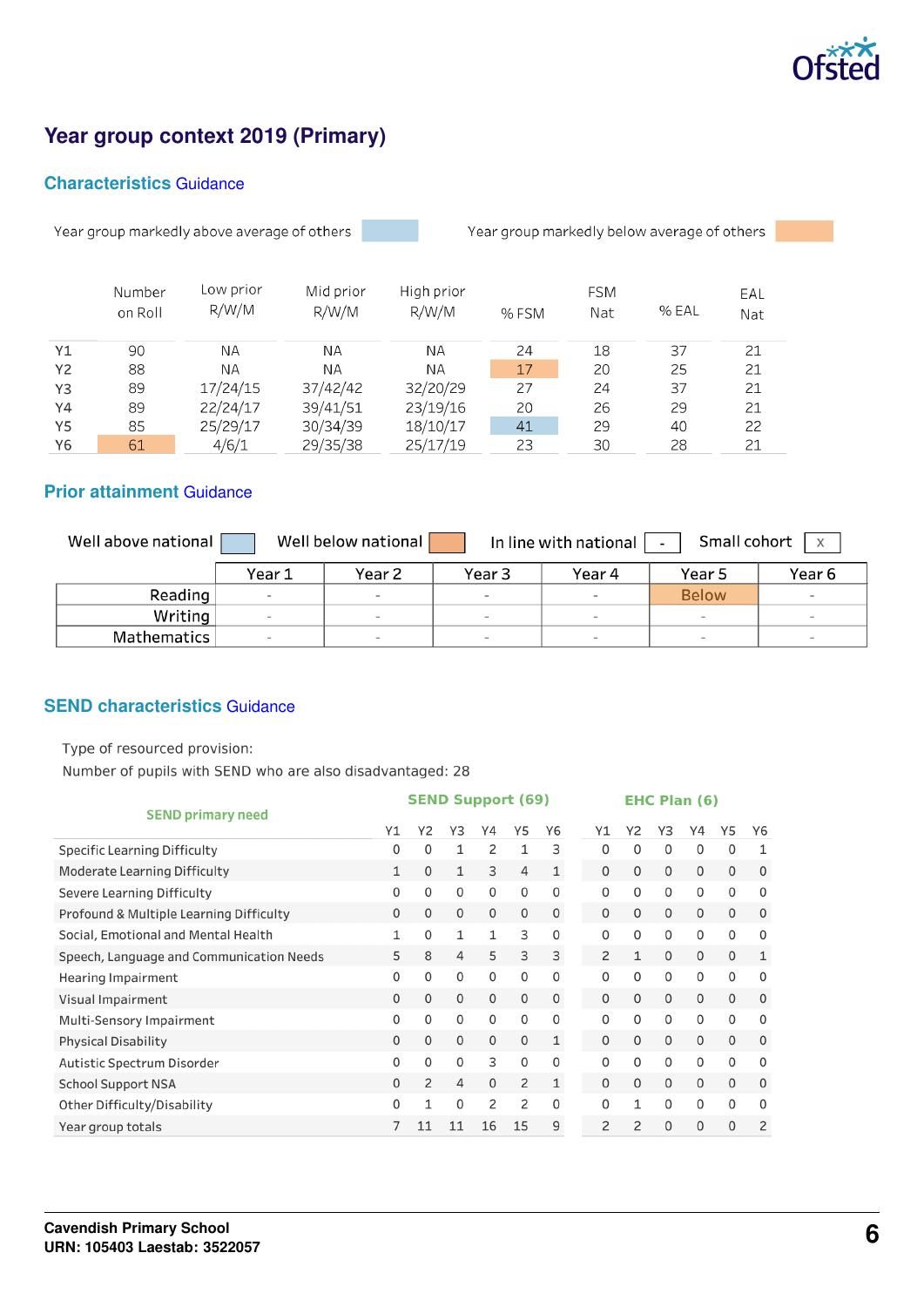

# **Year group context 2021 (Primary)**

#### **Characteristics** [Guidance](https://www.gov.uk/guidance/school-inspection-data-summary-report-idsr-guide#characteristics)

Year group markedly above average of others

Year group markedly below average of others

|    | Number<br>on Roll | % FSM | <b>FSM</b><br>Nat | % EAL | EAL<br>Nat |
|----|-------------------|-------|-------------------|-------|------------|
| Υ1 | 89                | 21    | 22                | 31    | 20         |
| Y2 | 87                | 33    | 23                | 32    | 21         |
| Y3 | 89                | 33    | 26                | 36    | 21         |
| Υ4 | 89                | 30    | 27                | 22    | 21         |
| Y5 | 89                | 34    | 28                | 38    | 21         |
| Y6 | 85                | 24    | 29                | 29    | 22         |

#### **Prior attainment** [Guidance](https://www.gov.uk/guidance/school-inspection-data-summary-report-idsr-guide#prior-attainment)

| Well above national |        | Well below national |        | In line with national | Small cohort<br>$\mathsf{X}$ |        |
|---------------------|--------|---------------------|--------|-----------------------|------------------------------|--------|
|                     | Year 1 | Year 2              | Year 3 | Year 4                | Year 5                       | Year 6 |
| Reading             |        |                     |        |                       | $\equiv$                     | $\sim$ |
| Writing             |        |                     |        | $\sim$                | -                            | $\sim$ |
| Mathematics         |        |                     |        |                       | $\sim$                       | $\sim$ |

\* Year 1, 2 and 3 prior attainment has not been possible to calculate due to lack of data - see guidance.

#### **SEND characteristics** [Guidance](https://www.gov.uk/guidance/school-inspection-data-summary-report-idsr-guide#send)

Type of resourced provision:

Number of pupils with SEND who are also disadvantaged: 34

|                                          | <b>SEND Support (65)</b> |          |                |          |             |                | <b>EHC Plan (21)</b> |                |              |          |              |              |  |
|------------------------------------------|--------------------------|----------|----------------|----------|-------------|----------------|----------------------|----------------|--------------|----------|--------------|--------------|--|
| <b>SEND primary need</b>                 | Y1                       | Y2       | Y3             | Υ4       | Y5          | Y6             | Y1                   | Y2             | Y3           | Y4       | Y5           | Y6           |  |
| <b>Specific Learning Difficulty</b>      | 0                        | 0        | 0              | 1        | 3           | 1              | $\Omega$             | $\Omega$       | $\Omega$     | 0        | 0            | $\Omega$     |  |
| <b>Moderate Learning Difficulty</b>      | 1                        | 0        | $\mathbf{1}$   | 0        |             | 4              | 0                    | 0              | 0            | 1        | $\mathbf 0$  | $\mathbf 0$  |  |
| Severe Learning Difficulty               | 0                        | 0        | 0              | 0        | 0           | 0              | 0                    | 0              | 0            | $\Omega$ | 0            | 0            |  |
| Profound & Multiple Learning Difficulty  | $\Omega$                 | 0        | 0              | 0        | 0           | $\mathbf 0$    | 0                    | $\Omega$       | 0            | $\Omega$ | 0            | 0            |  |
| Social, Emotional and Mental Health      | 0                        | 3        | 1              | 0        | 2           | $\mathbf{0}$   | $\mathbf{1}$         | 0              | 0            | 0        | 2            | $\mathbf{1}$ |  |
| Speech, Language and Communication Needs | 3                        |          | $\overline{4}$ | 4        | 5           | $\overline{4}$ | $\Omega$             | $\overline{c}$ | 3            | 2        | 1            | $\mathbf 0$  |  |
| Hearing Impairment                       | 0                        | 0        | 0              | 0        | 0           | 0              | $\Omega$             | $\Omega$       | 1            | $\Omega$ | $\mathbf{0}$ | $\Omega$     |  |
| Visual Impairment                        | $\Omega$                 | $\Omega$ | 0              | 0        | $\mathbf 0$ | $\mathbf 0$    | $\Omega$             | $\Omega$       | $\Omega$     | $\Omega$ | $\mathbf 0$  | $\Omega$     |  |
| Multi-Sensory Impairment                 | 0                        | 0        | 0              | $\Omega$ | 0           | $\mathbf 0$    | $\Omega$             | 0              | 0            | $\Omega$ | 0            | 0            |  |
| <b>Physical Disability</b>               | $\Omega$                 | 1        | 0              | 0        | 1           | 1              | 1                    | $\Omega$       | $\mathbf 0$  | $\Omega$ | $\mathbf 0$  | $\mathbf 0$  |  |
| Autistic Spectrum Disorder               | 0                        | 0        | 0              | 0        | 0           | $\overline{c}$ | $\mathbf{1}$         | 2              | 1            | 1        | $\Omega$     | $\Omega$     |  |
| <b>School Support NSA</b>                | 0                        | 0        | 3              | 2        | 5           | 3              | $\Omega$             | $\Omega$       | $\mathbf{0}$ | $\Omega$ | $\mathbf{0}$ | $\mathbf 0$  |  |
| Other Difficulty/Disability              | 0                        | 0        | 0              | 1        | 0           | $\mathbf{1}$   | $\Omega$             | 0              | 0            | 1        | $\Omega$     | $\Omega$     |  |
| Year group totals                        | 4                        | 11       | 9              | 8        | 17          | 16             | 3                    | 4              | 5            | 5        | 3            | 1            |  |